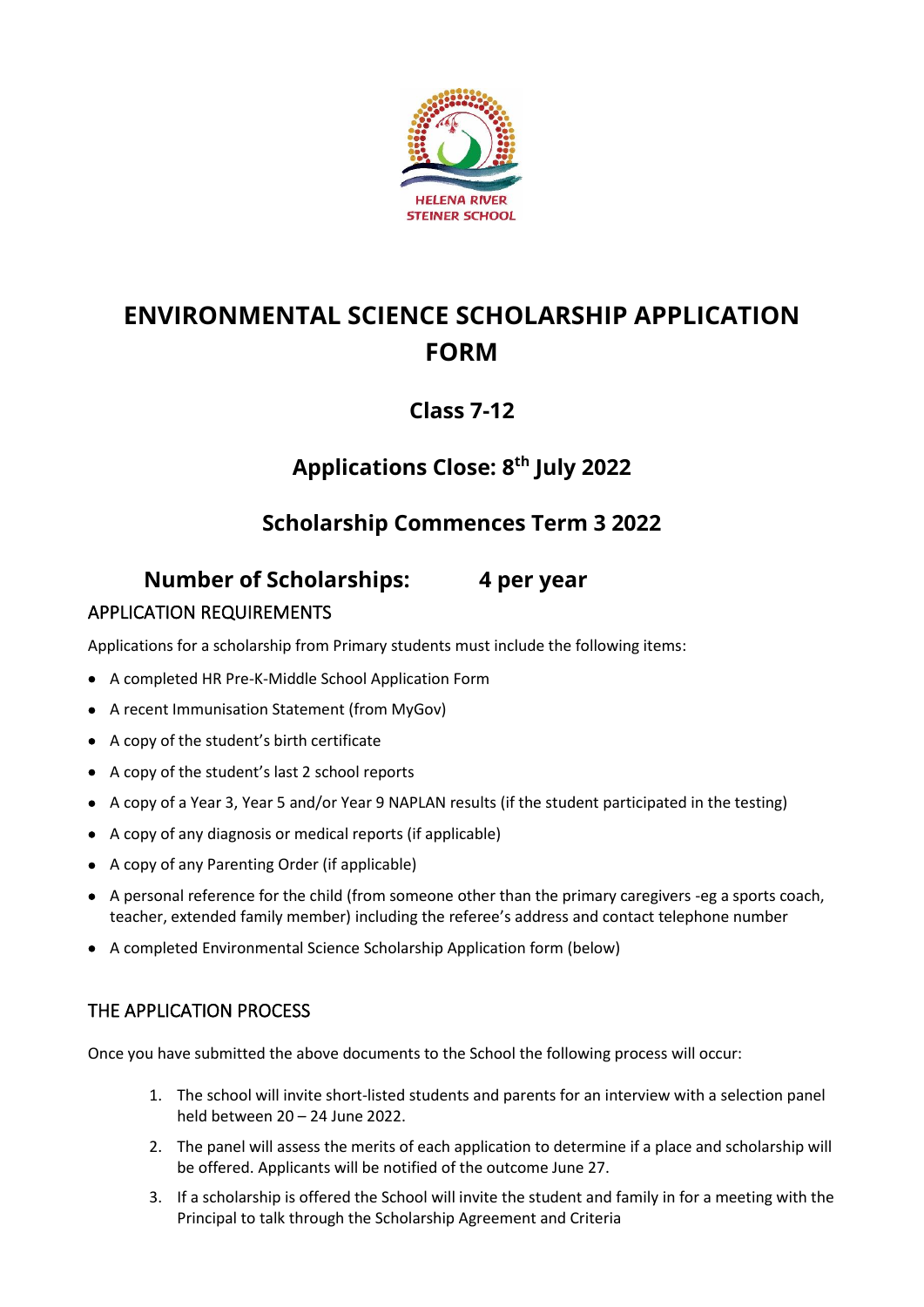### **FOR THE PARENT/GUARDIAN TO COMPLETE**

| I wish to apply for the School's Environmental Science Scholarship for our Primary/High School child |                       |                                             |
|------------------------------------------------------------------------------------------------------|-----------------------|---------------------------------------------|
|                                                                                                      | (name) to start Class | (year level)                                |
| at Helena River Steiner School on                                                                    |                       | (date). By signing below, I and the student |
| named above confirm that:                                                                            |                       |                                             |

- I am committed to supporting the provision of a Steiner education for my child, both pedagogically and financially (where applicable) as described in the School's policy and pedagogical framework.
- I understand that continued enrolment is dependent on this support for my child is being provided and continued.
- I understand that this scholarship entitles my child to 50% off tuition fees.
- I understand that if my child is granted a scholarship, all the School's usual fees and levies, policies, and expectations will be applicable.
- I understand that after 6 months of being enrolled my child is to lead an environmental initiative within the school.
- By enrolling my child at Helena River Steiner School I commit to the ongoing development of the school, which will include the School's expectation of all parents and carers contributing five (5) Parent Participation Hours per semester in the capacity I am able to. If I am not able to do my Parent Participation Hours in any given semester, I understand that I will be charged the Parent Participation Hours Cash in Lieu Fee as described in the Fee Schedule.
- I understand it is my responsibility to submit the Parents Participation form (emailed by Finance and also available from the Office) by the end of each semester, and if this form is not received, the Cash in Lieu fee will be charged to my Fee Statement.
- I understand that if the scholarship is granted, this scholarship will be ongoing for the remainder of the year and subsequent years of schooling, however, is subject to review. If I wish to withdraw our child, one full term's notice must be given in writing, or one term's fees will be charged to my Fee Statement.

| <b>Primary Carer's Name</b>      |  |
|----------------------------------|--|
| <b>Relationship to the child</b> |  |

**Signature Latter and Signature Latter and Signature Date Date Latter and Signature Latter and Signature Latter and Signature Latter and Signature Latter and Signature Latter and Signature Latter and**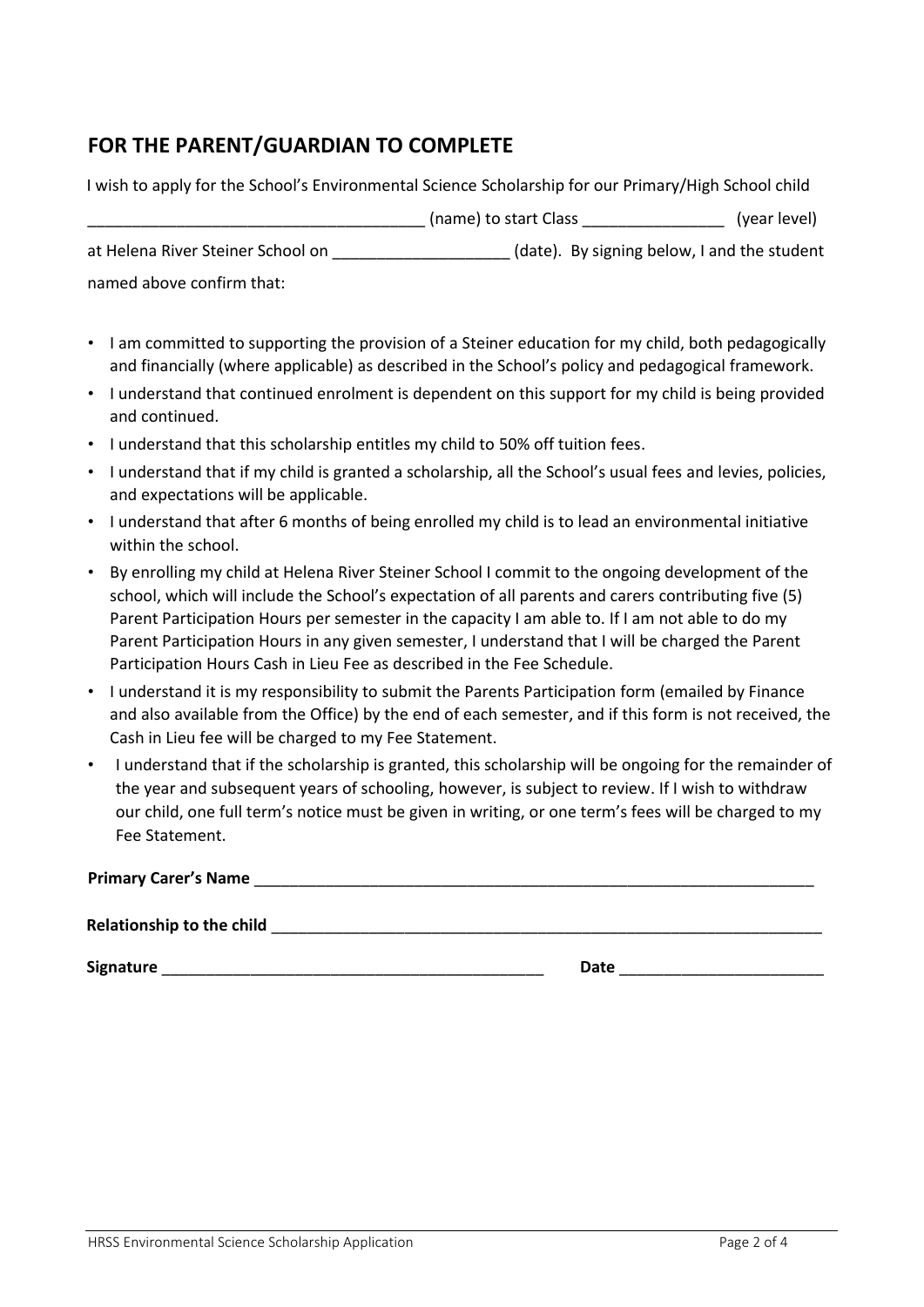#### **FOR THE STUDENT TO COMPLETE**

**High School Students: Please hand-write your answers below. If you need more space, please write on a separate piece of paper.**

Why do you think it is important to protect/give back to environment?

Please give examples of how you have given service to the environment.